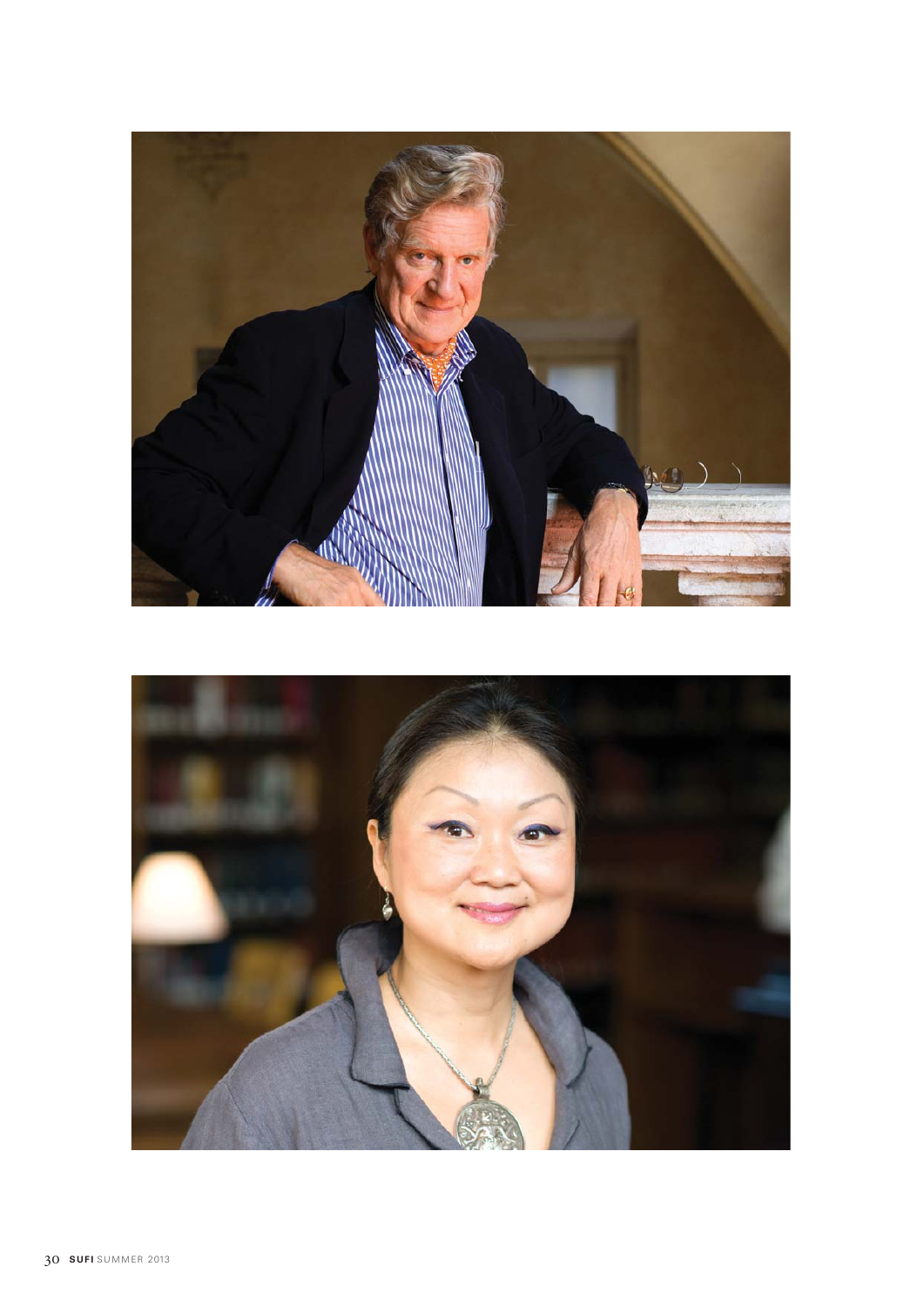## Our Skin is not Our Body

A CONVERSATION WITH ROBERT THURMAN AND HYUN KYUNG CHUNG

## INTERVIEWED BY LLEWELLYN SMITH

According to many religions and spiritual traditions, the body is a sacred temple where the Divine is manifest.

For the Sufi, the challenge to embody "the qualities of God" is understood as a process of spiritual refinement, a purification of consciousness that leads to the revelation and recovery of these same sacred qualities from within one's own nature, leading eventually to transformation in outer behavior and moral action.

The human body, our gift of life, obstructs such development if one uncritically identifies with and submits to bodily processes, actions, desires, and satisfactions. Yet our human body is the only vehicle available to us through which this spiritual refinement can happen. In Sufism this refinement is not achieved through asceticism, or by denying the body's needs, or placing spirit in a false hierarchy above the body. One contemplates the body's limitations while unveiling its potentials.

Love, charity, mercy, compassion and other Divine Attributes are made manifest in the world by our actions in and through our body, which becomes the site for outward comprehension and love-grounded action as well as inward contemplation of the Divine.

But throughout history—and throughout the monotheistic religions—the body has also been regarded as a site for continuous struggles over morality, gender dominance, racial oppression, commercialization, glamorization and profit.

What is our body, what is its meaning in this life? We put these questions and others to two spiritual luminaries with different cultural and life perspectives, both now teaching at Union Theological Seminary in New York.

Professor Hyun Kyung Chung is a lay theologian of the Presbyterian Church of Korea. Her theology embraces feminist and eco-feminist perspectives, as well as spiritualities of

Africa and Latin America and the legacies of Asian religious traditions. Much of her energies and writings are devoted to deepening interfaith dialogue and peacemaking, as well as critical issues in ecumenical theologies.

A prolific author and translator of ancient Buddhist manuscripts, Tenzin Robert Thurman is the Je Tsongkhapa Professor of Indo-Tibetan Buddhist Studies at Columbia University. In 1987, at the Dalai Lama's request Thurman, with actor Richard Gere and composer Philip Glass, founded Tibet House in New York, a nonprofit organization dedicated to preserving Tibetan culture in exile.

Our provocative dialogue on the body and its significance explored numerous topics, including body as a continuum for life, the meaning of the Virgin Mary's virginity, patriarchal dominance of women in religion, and why even Buddhists may be fearful of root canals.

**Who are we in relationship to our bodies?** Robert Thurman: Well, at my age it's often a good idea to think as little about the body as possible since it's falling apart at an accelerating rate. Luckily we are not only our bodies. From the Buddhist point of view we have an ongoing continuum of mind that goes from body to body, although there are different levels.

We have a concept of a coarse body, of the five sense organs, the flesh and blood body, which is also sometimes called the five-sense-organ body. And of course mind is the mind that is aligned with one or the other of the senses usually. And sometimes in a dream state or asleep there's just the mind sense.

Then there's the subtle body and mind—the sort of neural system, the chakras or wheels, strung together on the central channel, the energies of respiration and circulation, and the drops (hormones etc.)—which goes with the subtle mind of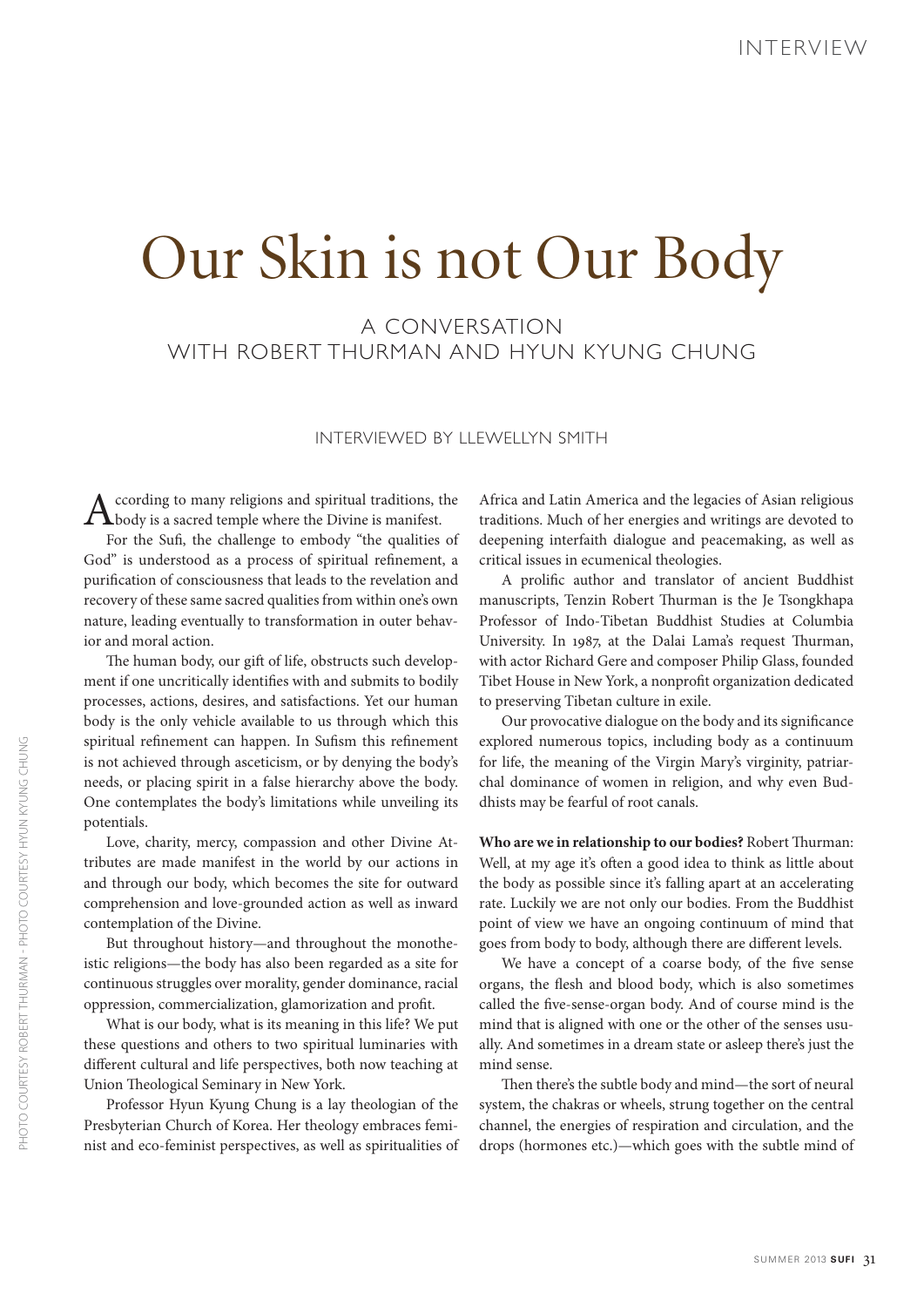## The soul body and the soul mind—they are fairly indivisible at a super subtle level...the continuum that goes from life to life in the most sophisticated Buddhist spiritual scientific view.

lights of moon, sun, and darkness, in which the instinctual natures flicker.

And then finally there is super subtle body mind, which I guess you could call the soul. The soul body and the soul mind—they are fairly indivisible at a super subtle level, the soul body being something like the body you inhabit in the dream state, which can operate outside the coarse and subtle bodies. The soul body mind is the continuum that goes from life to life in the most sophisticated Buddhist spiritual scientific view.

And that makes the physical coarse body very, very precious. Rather than an instrument of grasping, and alienation, and fear, and paranoia—something different from the universe and harmed by the universe—it becomes a way of expressing bliss and love and compassion for other beings because the super subtle mind and body is in a way fused with everything, but limited in ability to interact with other beings.

So that's a rough outline of the Buddhist view of the body and it is the way I look at it myself.

**Hyun Kyung, what's your thinking on this?** Hyun Kyung Chung: From my Christian-Buddhist-Goddess-Shamanistic perspective [*laughs*], of course we are our bodies. But we are more than our bodies.

Now in the Christian tradition, Christianity adopted a Hellenistic point of view and the philosophical views from Plato and Aristotle, all of which suggest a concept of body as separate from spirit and soul. In this view, there is soul or spirit, which is higher than our body, the body being seen as the lowest level of being. So God would be pure spirit. And the body—especially women's bodies and/or the bodies of people of color, or slaves, animal bodies, plant bodies—these are not as honored as the white male body.

So through the feminist tradition I critique this worldview that makes body and mind separate. And we ask, what would happen if we could overcome this dualistic thinking, this hierarchical stratification of different bodies? Eco-feminist theologians and other traditions are saying that in reality *we are sharing the body of God*. We are part of God's body and earth is a part of God. To this end, many of the new theologians, like quantum physicists, are very much tuned into this mystery of earth and universe; they say we are the result of the Big Bang explosion. After billions of years, where did it go? The answer is all this Big Bang stardust actually makes up our bodies. It all came to our bodies. In East Asian healing systems, they actually envision the entire cosmos in our bodies. We are really a continuation of this first Big Bang.

Bob Thurman, so what does all that mean, what are you ex**periencing when you say your body is falling apart?** Thurman: Yes—that's my coarse body, the one that I identify with when I'm in a state of ignorance. When the body's older and falling apart, the mind is more free because you're looking toward a different horizon in a way.

When you're younger, you're very absorbed in your sense experience. And you're more bound to this body in a certain way, you know. But you can be just as bound when you're old. And you can be just as bound when you die. And people who die in such a state, they find it very painful, I think, because they believe they're only their body and they're losing their body and of course this becomes a very painful experience.

But the gradual falling apart can be a kind of blessed process. I remember Lama Govinda, the wonderful Bolivian-German Tibetan lama who died gradually over a decade through a series of strokes. He said with each stroke his realization of emptiness and ultimate reality grew deeper and deeper, and he grew happier and happier. And each time he would have another stroke the more enlightened he felt, and he would be more and more tearful with joy, though he could barely talk sometimes. And he had to retrain himself to write with his left hand and things like that. He really enjoyed himself in the process of sliding out of that embodiment, you could say.

**Hyun Kyung, when Bob is talking about the deterioration of the body, what does this falling away mean to you?**  Chung: Only in ignorance do I think I have a specific, separate body. This specific formation of this historical body in this life as Hyun Kyung, this goes away. This departing body becomes earth again. My bodily fluid becomes water and ocean and rain again. So the elements of my body will wind up somewhere in the universe—a big recycling. [*laughter*]

The greatest recycling project! Chung: Yes. The greatest recycling project, because I really believe in rebirth. And this will also be a beautiful process because it gives us a chance to grow again, to become enlightened. Because most of us will likely flunk this life! [*laughter*]

Thurman: Hyun Kyung said that she believes in reincarnation. And actually in Jesus' time, the early Christians also believed in reincarnation, up to the time of Constantine and the Council of Nicea [in 325 AD], which abolished the re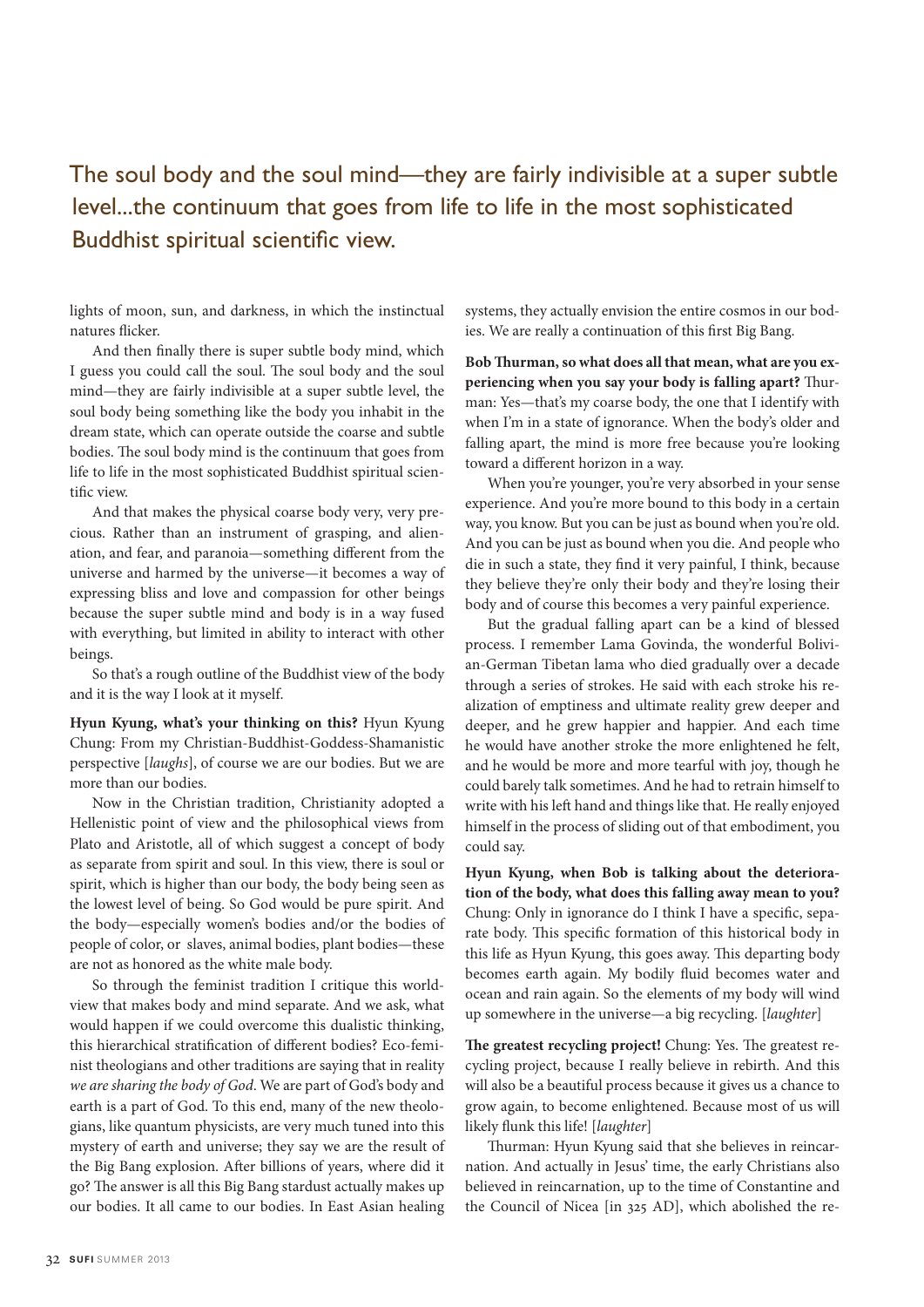incarnation doctrine. After that there could be no past life, just the one future life in heaven or hell. And this became Christian dogma.

Why are women and men's bodies viewed differently in religious traditions? Thurman: Well, I don't think that has to do with religion. I think that has to do with the prevalence of patriarchal, militaristic cultures. Today the worst areas in the world are places where women are most oppressed and treated as chattel, without rights. And I think what I would call distorted versions of Christianity, Buddhism, and Islam are connected to that phenomenon by catering to those social structures.

And people who become monastics do discover the female in themselves, and the female that becomes a monastic discovers the male in herself. So this is very liberating for people trapped in a patriarchal society.

And this can be described not necessarily as mystical or mysterious because enlightenment is where the person realizes the sameness of self and other; they drop their egocentric identification of themselves as opposed, or opposite to, the other. And I think the female has an easier time of understanding that because she can have the experience of having another take on existence in her body. [*laughs*] Imagine a woman thumping her chest and saying, "I'm me." And then suddenly there's a little being who shows up in her belly one day and says, "Excuse me, but I'm also you." [laughing] The equality of self and other is viscerally experienced.

Chung: We say in Christ there is no male or female, and in Buddhism the same. But consider that in most religious organizations, menstruating women cannot go into the holy places because their bodies during that period are viewed as being unclean. The menstruating woman is unclean. So when we read the Hebrew Bible, we are told when women are menstruating, they have to be separated from others. And if someone touches such a woman that person becomes unclean. We know the consequence of such a woman's bleeding is life-giving, but somehow patriarchal religion has stood this on its head.

Consider the virgin birth—In Jesus' time virgin did not mean only a woman who never had sex. All young women were called virgin. Who is a biological virgin or sociological virgin? You don't know. So Mary was a virgin means she was a young woman. But Augustine [of Hippo 354-430] moved to create a whole doctrine of original sin and sinless man, who is Jesus Christ. A whole atonement and redemption theory comes out of this. Augustine declares the notion of the virgin birth of Jesus by Mary and the concept of original sin transmitted by intercourse. According to this concept, men and women have intercourse the very moment when the child is conceived and in that moment original sin is the fate of the child. So we need Jesus to be *the sinless man born without intercourse*. That's why Mary cannot be seen as having sex because as soon as she has intercourse she is contaminated. When I teach this I say original sin is a sexually transmitted

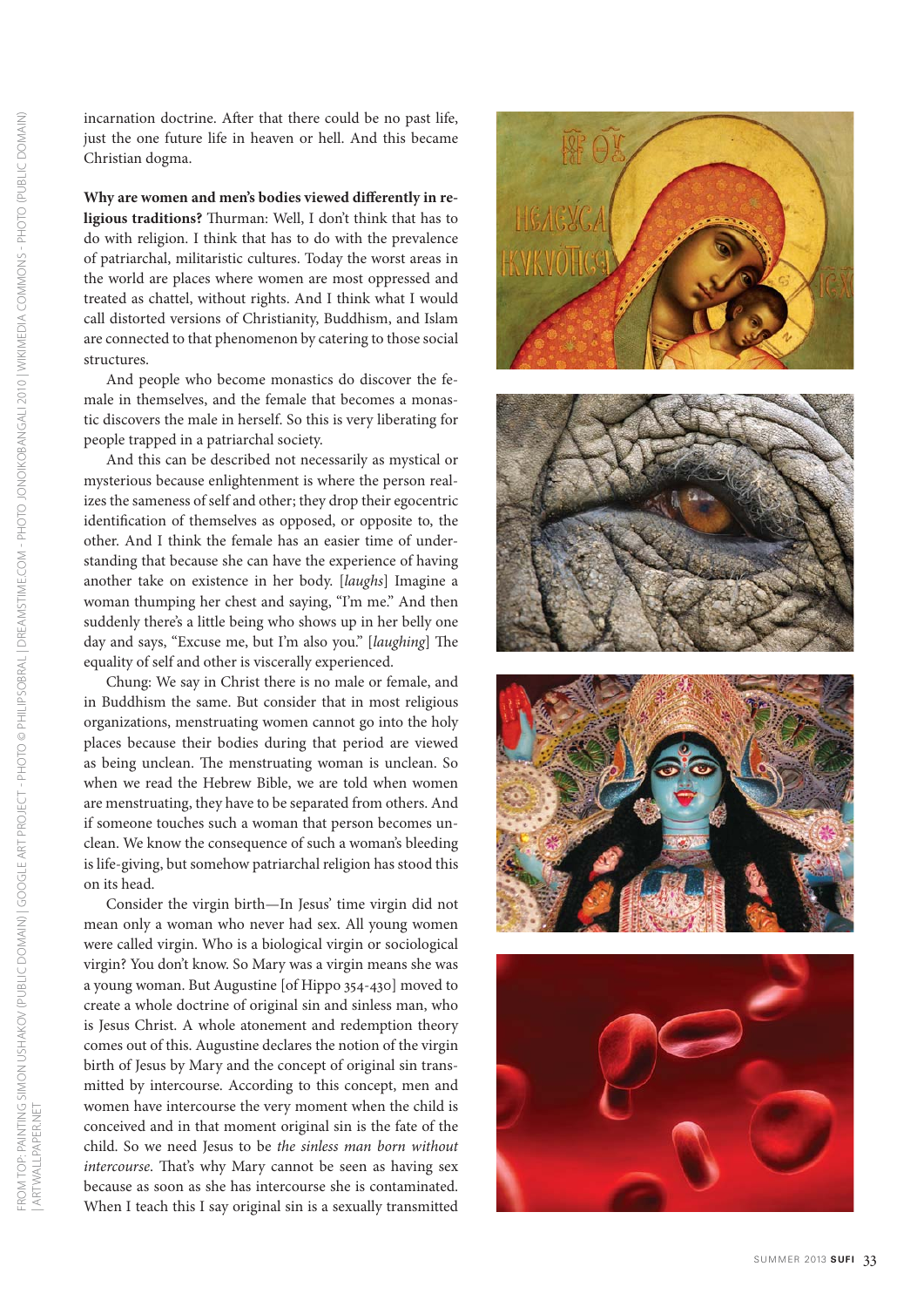disease in humanity. [*laughter*]

So even though I am a Christian, I think we need to revise Augustinian Christianity in order to affirm the goodness of our bodies and sexuality. Too much of Christian theology has been dominated by Greco-Roman and Hellenistic thinking. Consider the two central women in Christianity: Mary, the virgin-mother of Jesus, and Mary Magdalene, a woman priestess made a whore by a patriarchal Christianity. These two symbolize women in Christianity. I think it's time for something else. Also Christian theology says that Eve, the first woman, brought sin upon humanity. But when you actually look at the Old Testament, the Serpent, Adam and Eve, all had equal responsibility as co-criminals. [*laughter*]

**A conspiracy!** Chung: Some theologians say that in this action [seizing knowledge symbolized in the act of eating the apple] we become partners with God. Before this act we are like infants, we are like children. But taking the fruit of knowledge, the fruit of good and evil for the first time, we become mature human beings who need to take responsibility for our action and our lives—

**So you're saying this story is not a story of sin?** Chung: I don't think so; actually this signals a departure to higher consciousness and maturity for human beings. All this making a woman's body and a woman's actions unclean is really in furtherance of the patriarchal interest of subjugating women, of using women according to the desires and will of men.

**Would both of you talk about your own experience of your body right now, where you are in your life and what you're seeing and learning in your physical existence?** Chung: Me? Okay, I'll speak first. I just entered menopause. And it is wonderful because before menopause I felt that when I met a beautiful man there was a pink curtain between us—something kind of erotic and mysterious. But after menopause I felt this pink curtain just go poof! It's gone [*laughter*]. Before menopause when I walked on Broadway, there were men, there were women. But after menopause when I walk down Broadway there are only human beings.

Thurman: [laughs] I like that.

Chung: Yes—I just see human beings. Even now I feel as if I'm almost beyond gender. It is a great feeling. Maybe this is emptiness. Really, we are all beyond gender. Before, my hormones kind of controlled me. I over romanticized and I had a prejudice toward very beautiful men. But now I feel, "Wow. This is great. We are all human beings." I see femininity and masculinity within me, and I see beautiful femininity and masculinity in men, too. So actually my hormones and my body were really deluding me, giving me the illusion that men's bodies and women's bodies are so different. Shedding this illusion is liberating. It is so amazing and, you know, so curious.

But I want to tell a funny story. One year we were invited to some big festival for the goddess Kali. I went with [Union Theological Professor] Paul Knitter, when he took his students to Nepal. We were invited to the holiest of the holies, which is not open to the public. But since both of us were religious scholars we were allowed to enter the holy inner sanctuary of Kali. And amazingly in front of the temple there is a sign— "Menstruating women cannot enter this festival." Well, I was not menstruating, so I went into this sanctuary and bowed to the goddess. And at that very moment my menstrual blood started to pour out—in the holiest of the holy places! [*laughter*]. So I said, "My God, my body has become such a feminist body!" My body made a real demonstration against this patriarchal religion, in the middle of the holy sanctuary—and it was not even my time for menstruation but I started anyway, [*laughs*] in the midst of that big festival. So, it was as though my body was laughing at all this patriarchy, at the lies they made up about women's bodies.

**It was like your body was demanding its own say!** Chung: Yes, my body wanted to make a statement [*laughs*]. My feminist body is saying "Hey, look at me. I'm in the holiest of the holy sanctuaries—and I didn't lie to you before entering here. I wasn't menstruating. But now that I am with Mother Kali I am going to menstruate. How do you like that?" [*laughs*]

**Robert, what would you say about your own experience of your body?** Thurman: Well first before I talk about myself, I have to say to Hyun Kyung that while you're talking about going in the Kali temple—which is not Buddhist I know what seems ironic is that they have a big thing about no menstruating women, but meanwhile they're killing animals for sacrifice [to Kali]!

The one thing Buddhists don't actually like about religious institutions is holy killing. And here you are a woman when you go in and Kali is supposed to be the most powerful female of all time and yet you're not supposed to be menstruating, bleeding your own blood, but they can go and kill some buffalo, and have blood flowing all over the place. I think it's kind of strange, you know. And I applaud your body for making a comment on it. I wanted to say that.

Now as to my own body, one reason I think I never believed in God the Creator, is that I felt that teeth have been badly designed [*laughter*]. I don't like the whole teeth process, and particularly in America the expense of dentists is very boring [*laughter*]. As you get older you get more than a little bit concerned about your teeth and root canals, and inflammation and what have you. And that reminds you that the ordinary body is actually a bit of a problem.

But this negative aspect toward the body in religion Hyun Kyung is talking about has another element, and that is this desire to connect the body with negativity and to connect that with the female and use this deduction to put the female down. This anti-body business, this whole program of pretending that females threaten males with their passion, while really it's the men who lose control of themselves.

But the ordinary attachment to the body is an obstacle for people, and there has to be a way to help them discover that the soul is the essence of life. All the religions indicate such a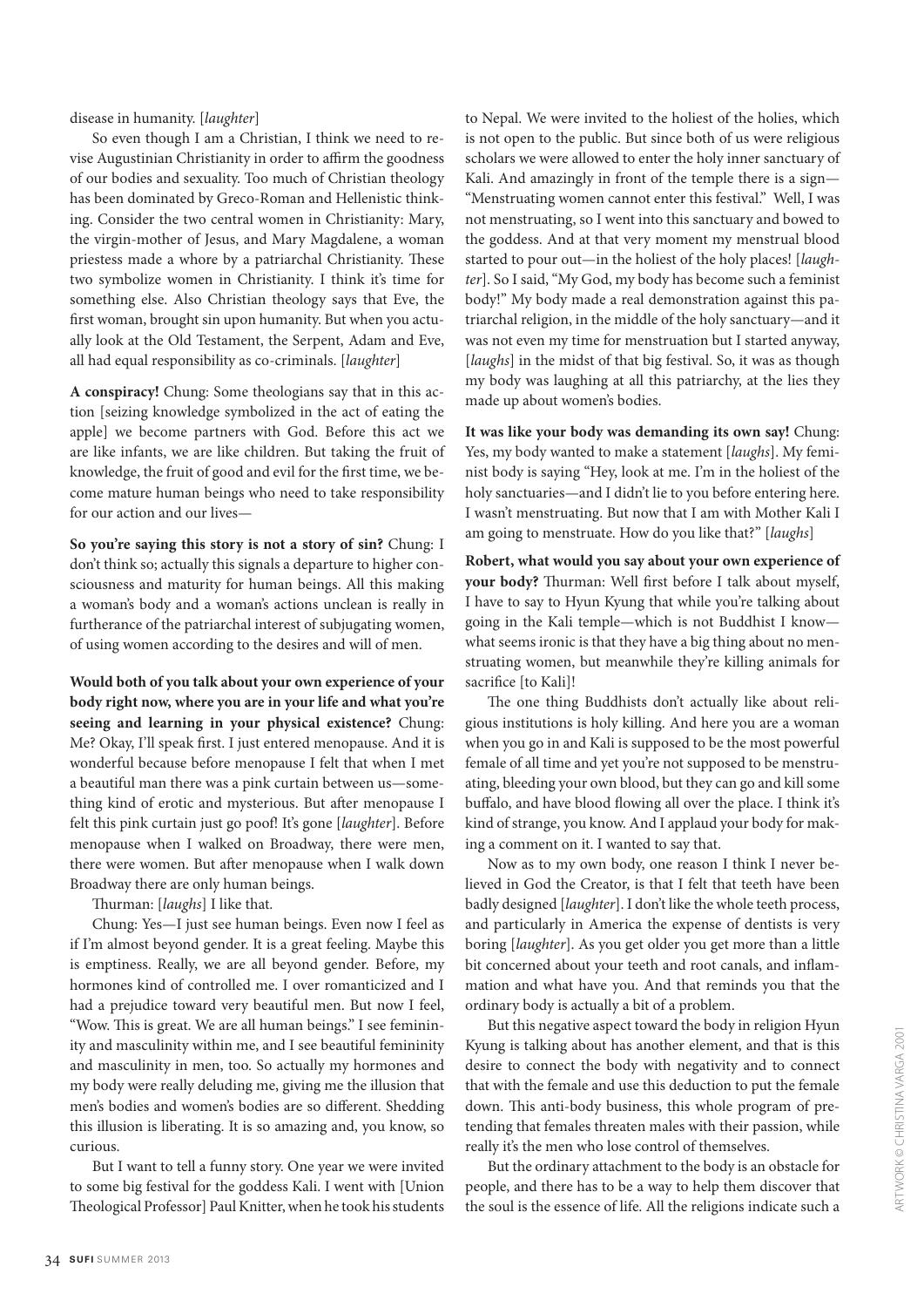

And so I think there is a need to re-evaluate the body on the basis of love and wisdom.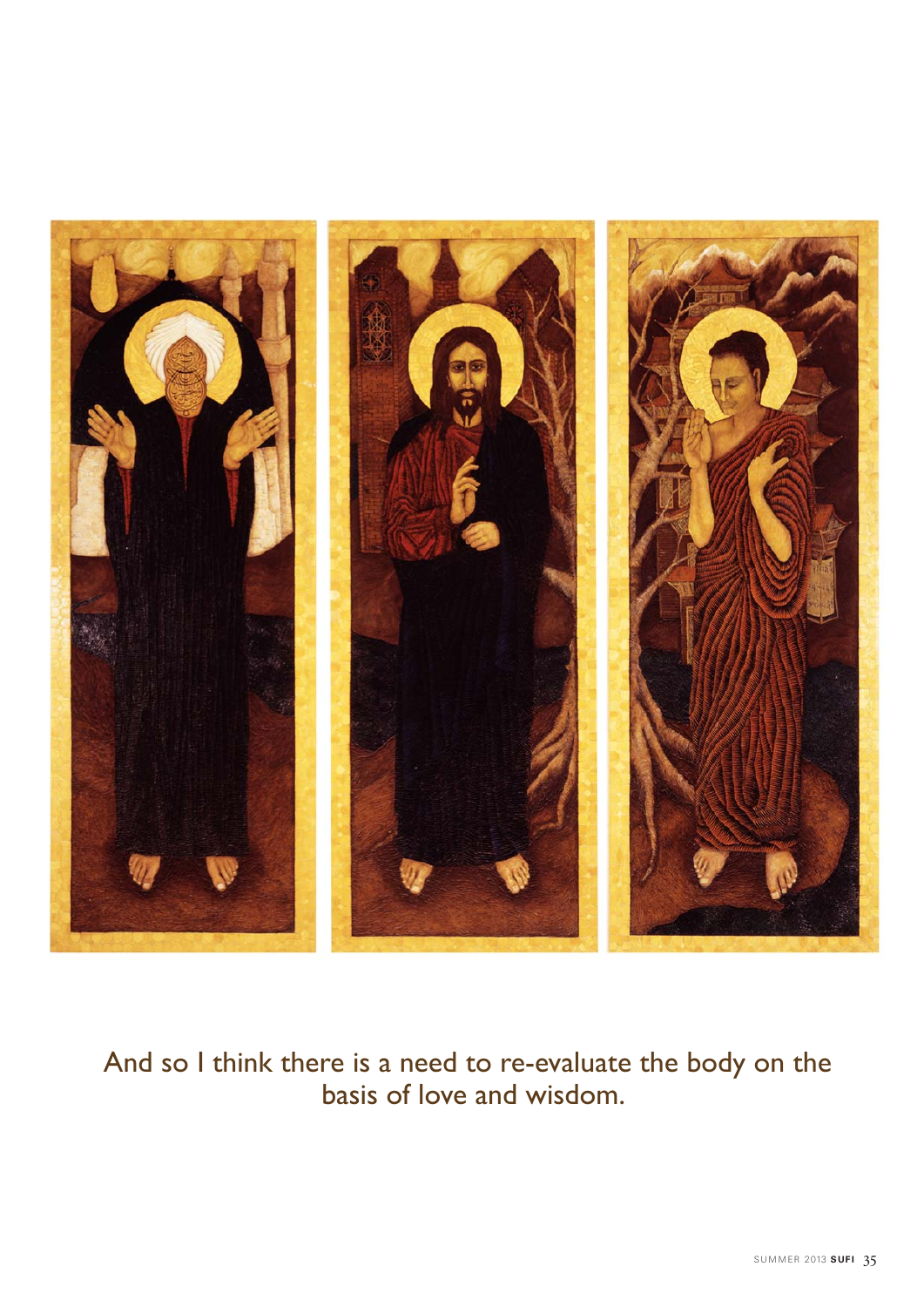







path, a wisdom path, you could say, that leads to the discovery of emptiness, of transcendence. Otherwise all we're left with is the ordinary materialistic attachment to the body, and this leads to the reification of self and other, to my body against your body. *I can eat the animal's body because it doesn't have a*  soul. All kind of stuff flows out of that.

And so I think there is a need to re-evaluate the body on the basis of love and wisdom, where it becomes valued as the means of connecting between self and other. And yet the body is something that you're free of. You can give it away, offer it, you know, it's not something that you're attached to. We want to be careful not to get confused with modern materialism where there is no soul, where the mind is only an epiphenomenon of the brain and all there is body. If all life is sense experience, we must keep the body alive as long as possible. And so you have the Frankenstein legend, which re flects our imagination that there is some stupid way of being immortal by having stainless steel lungs, and heart and so on. I mean Walt Disney's body is cryogenically frozen in some warehouse in Hollywood, waiting until he can be downloaded into a Mickey Mouse computer.

Chung: But loving ourselves, as in our bodies, can allow us to grow in the fullness of divinity. In my Korean Buddhist tradition there is a story of a young monk, who just couldn't control his sexual desire; his penis was erect all the time, even when he was meditating [*laughs*]. So he went to his Zen master and asked, "What should I do? My penis is always up. And I just cannot concentrate." And the Zen master said, "Use that power, that sacred energy. Utilize that energy to take you to enlightenment."

Thurman: My own body is all right. If I exercise I feel better. If possible I do 100 prostrations every day, but usually more like every other day. I like my body. It works okay. When I stub my toe I don't like it. I don't like having toes that bang on objects. I don't like that pain. And I don't like going to the dentist. And [*laughter*], when I die, I hope I won't be too attached to it. Actually every day I think about dying, about falling asleep as a kind of dying where you let go of your ordinary senses and you melt into the subtle mind.

I think materialist, greedy, aggressive, egotistical persons engage in a fight with their bodies and with other people's bodies, and they are going to have a bad time with death. So it's good if they learn detachment and de-glamorization of the body. And meanwhile, people who are overly focused on the transcendent, and who are perhaps even afraid of their bodies, may benefit from learning to be more in their bodies. So it depends on the person and how they develop and evolve spiritually.

**I've got one last question for you both: talk about embodiment and if the idea of embodying a concept or an idea**  or a reality means something to you. Thurman: A Buddha is said to have three bodies: a Dharma Body, meaning a Reality Body in the sense that the buddha experience occurs when you feel as if the whole universe and all its beings and